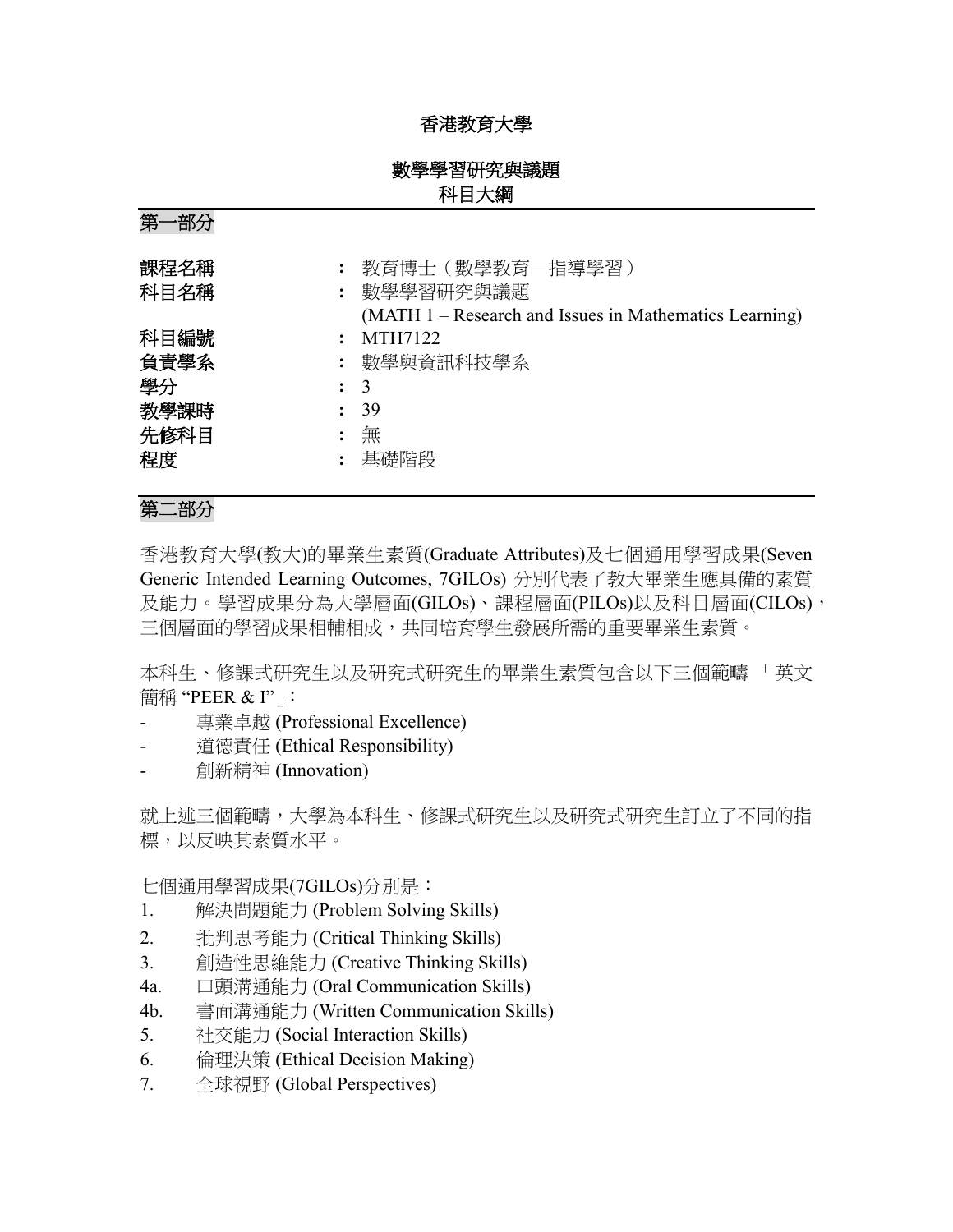### **1.** 科目概要

本課程旨在向學生概述有關數學學習的認知和情感導向研究。課程側重於幼兒 發展、學生認同、論述的發展和高階數學思維。課程亦將涉及有關數學學習的 認知和情感理論及模型,為學生提供機會對與發展學生數學能力相關的主要議 題和研究成果進行批判性地反思。課程重點是幫助相關學科的教師和從業者構 建以學生為中心的環境,從而促進學生有效學習。

### **2.** 預期學習成果

成功完成本課程後,學生應能夠:

- 成果一:瞭解數學教育心理學中的關鍵議題、理論和當前論點;
- 成果二:綜合對當前認知和情感導向的研究文章的批判性分析,對數學 學習進行改進;
- 成果三:將所學知識應用到其自身的課堂或專業實踐中,以便對學生的學習做 出更明智的判斷;
- 成果四:基於參考文獻檢視當前研究,設計並進行關於數學學習心理學的工作 環境的小規模調查。

## **3.** 內容、預期學習成果及教與學活動

| 教授内容           | 預期學習       | 教與學活動     |
|----------------|------------|-----------|
|                | 成果 (CILOs) |           |
| 與數學學習相關的認知理論和  | 成果一        | 講師主導的問與答  |
| 模型             | 成果二        | 指導性研究活動   |
| 數學教育的情感領域      | 成果一        | 講師主導的問與答  |
|                | 成果二        | 指導性研究活動   |
| 情境中的認知與學習      | 成果二        | 講師主導的問與答  |
|                | 成果三        | 問題導向的學習活動 |
| 數學解難和元認知       | 成果三        | 問題導向的學習活動 |
|                | 成果四        | 指導性研究活動   |
| 數學情境下的學習理論/模型的 | 成果三        | 問題導向的學習活動 |
| 研究和開發          | 成果四        | 指導性研究活動   |

# **4.** 評核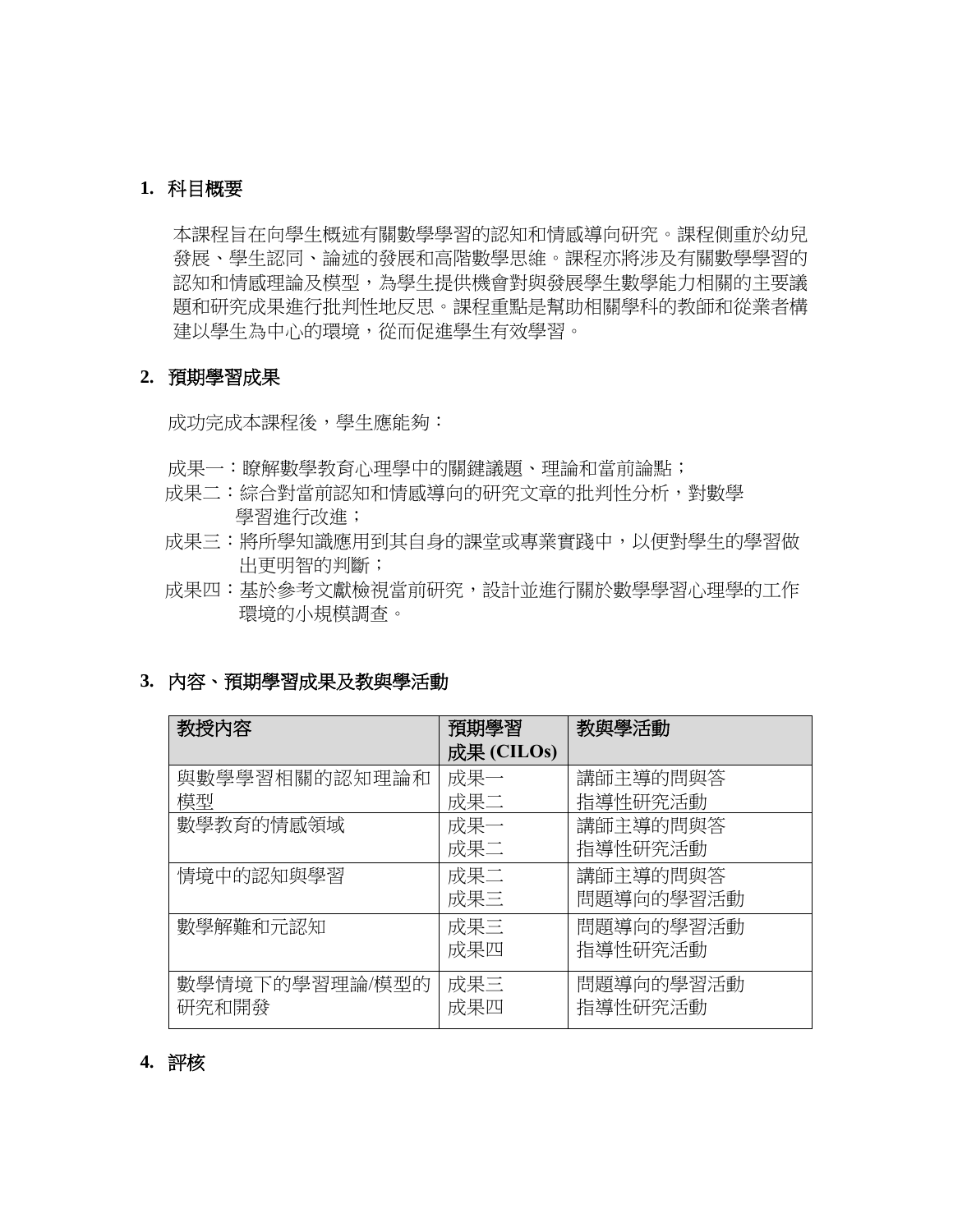| 評核課業                                    | 所佔比重            | 預期學習<br>成果 (CILOs)       |
|-----------------------------------------|-----------------|--------------------------|
| 進行一次關於自選閱讀的闡述及其未來可<br>能研究方向的報告展示。       | 20 <sup>%</sup> | 成果一<br>成果二<br>成果三        |
| 針對其中某一內容主題,撰寫一篇約<br>4000 字的具分析性及批判性的文章。 | 80%             | 成果一<br>成果二<br>成果三<br>成果四 |

#### **5.** 指定教科書

無

### **6.** 推薦書目

- Alexander, P. A., & Winne, P. H. (Eds.) (2006). *Handbook of educational psychology* (2nd Ed.). Mahwah, N.J.: Lawrence Erlbaum Associates.
- Carpenter, T. P., Dossey, J. A., & Koehler, J. L. (Eds.) (2004). *Classics in mathematics education research. Reston*, Va.: National Council of Teachers of Mathematics.
- \*Desoete, A., & Veenman, M. (Eds.) (2006). *Metacognition in mathematics education.* New York: Nova Science Pub., Inc.
- \*English, L. D. (Ed.) (2004). *Mathematical and analogical reasoning of young learners.* Mahwah, N.J.: Lawrence Erlbaum Associates.
- English, L. D. (Ed.) (2008). *Handbook of international research in mathematics education* (2<sup>n</sup>Ed.) New York: Routledge.
- Ernest, P. (1997). *Social Constructivism as a Philosophy of Mathematics*. Albany, New York: State University of New York Press.
- Goodchild, S., & English, L. (Eds.) (2002). *Researching mathematics classrooms: a critical examination of methodology*. Westport, CT: Praeger.
- \*Gutiérrez, A., & Boero, P. (Eds.) (2006) *Handbook of research on the psychology of mathematics education: past, present and future*. Rotterdam, The Netherlands : Sense Publishers
- Nickson, M. (2004). *Teaching and learning mathematics: a guide to recent research and its applications* (2nd Ed.) London: Continuum.